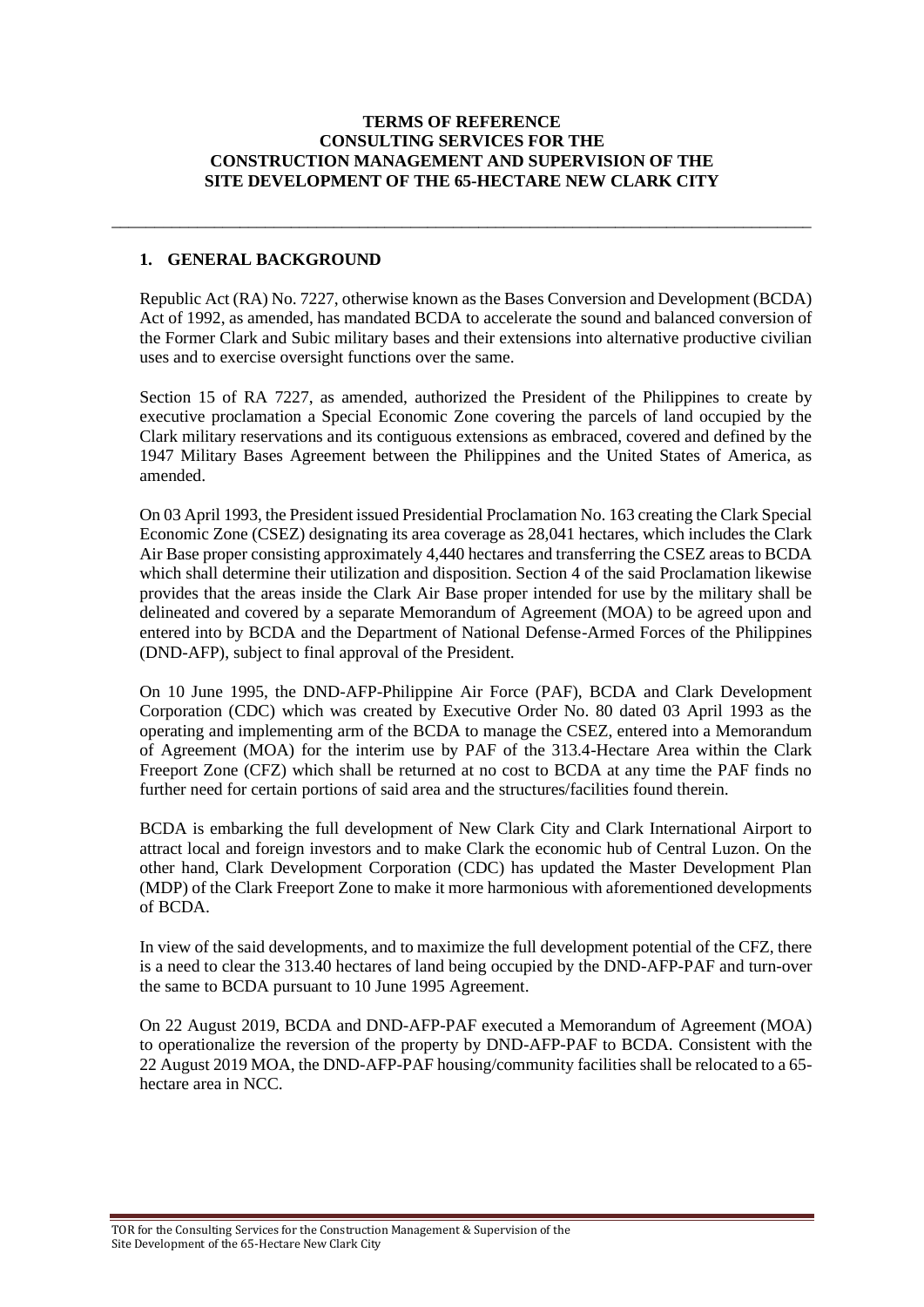# **2. DESCRIPTION OF CONSULTING SERVICES**

The Consulting Services required under this Terms of Reference shall be for the Construction Management and Supervision of the Site Development of the 65-Hectare New Clark City, hereinafter referred to as the **"PROJECT"**. Construction works include site development works, earthworks, subbase, base and surface course, drainage and slope protection, landscape works, sewerage system, plumbing works, water pumping system, fire protection sprinkler system, electrical distribution works, duct bank, roughing-in for roads, perimeter light and main telephone cabinet.

The Consulting Services required under this Terms of Reference (TOR) shall be the Project Implementation and Management Services for the Construction Supervision of the mentioned work items.

# **3. OBJECTIVES**

The tasks to be rendered by the Consultants shall include the following Services:

- a. Project Management Support,
- b. Construction Supervision,
- c. Assistance to BCDA on the coordination with Local Government Units (LGUs) concerned; and
- d. Enforce the Environmental Management and Monitoring of the Environmental Compliance Certificate (ECC) requirements.

BCDA shall require the Consultant to render other technical support Services which are deemed relevant to the Project.

# **4. SCOPE OF SERVICES**

The Consultant shall fulfill its obligations using its technical expertise in construction management and supervision according to the best accepted professional and industry standards. It shall exercise all reasonable skill, care, diligence and prudence in discharging its duties and shall always work in the best interest of BCDA. It shall deploy to the Project its technical personnel with sufficient qualification and experience to ensure the full and satisfactory accomplishment of the required Services.

The Consultant shall undertake construction management and supervision of the Project according to what are required in this TOR. Instructions and directions may be made by BCDA from time to time during the duration of its Service to ensure proper and efficient implementation of the Project. It shall conduct regular consultation and coordination with BCDA in relation to its obligations and responsibilities to the Project.

#### **Construction Phase**

- 1.1 Maintain all documents of the Project from pre-construction up to its completion and final acceptance;
- 1.2 Manage and control the day to day activities of the Project;
- 1.3 Ensure that appropriate safety measures are strictly complied with at the construction site and its surrounding limits;
- 1.4 Deploy and maintain a fulltime supervisory and inspection staff to perform overall supervision and inspection of the Project;
- 1.5 Present charts showing on-site personnel and organizational channels. Changes shall be made only upon prior written approval from BCDA;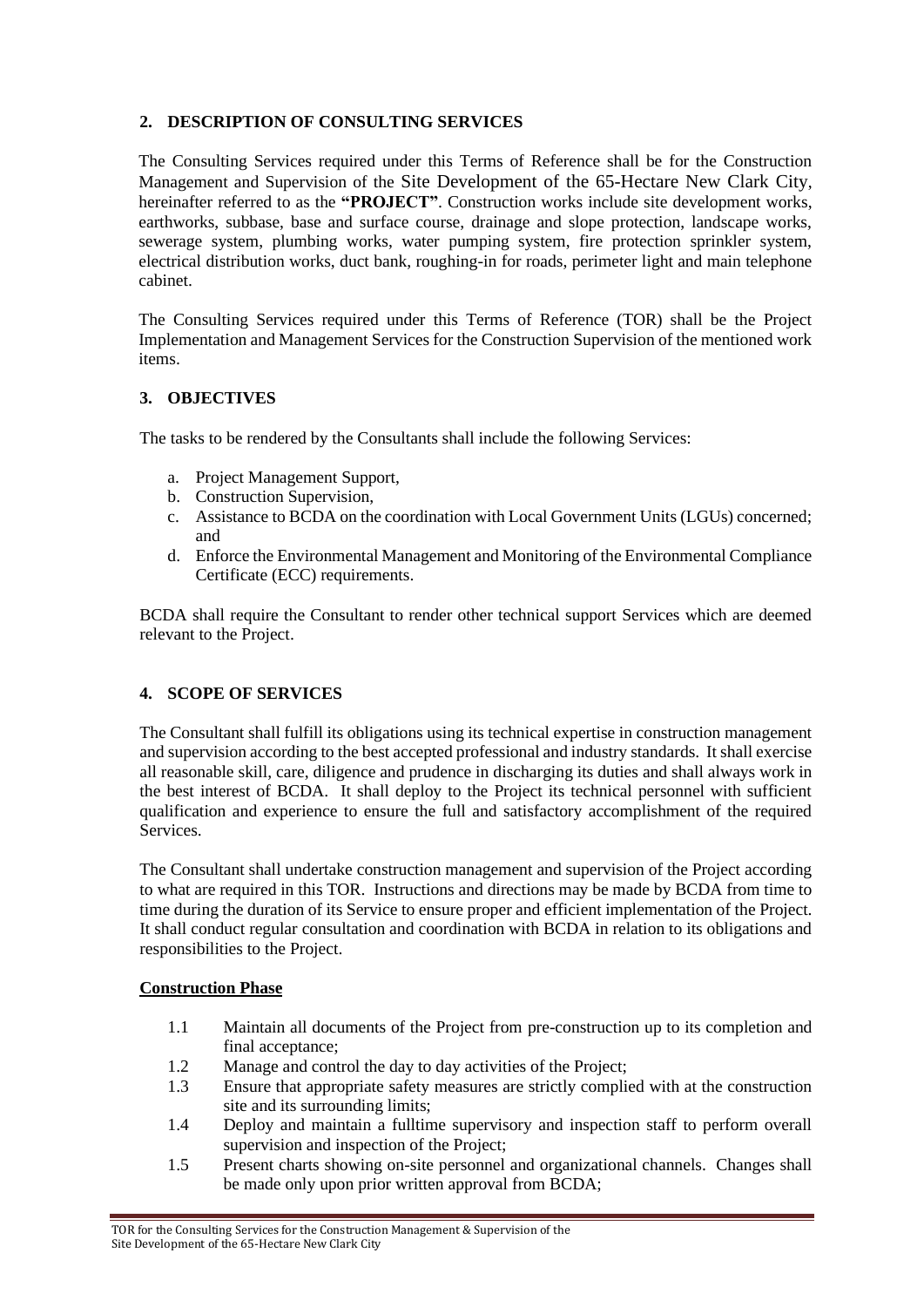- 1.6 Monitor works in progress to ensure that the Project complies with approved drawings, specifications, schedule and budget;
- 1.7 Ensure that all works are accomplished according to approved plans and specifications;
- 1.8 Witness all the required testing and calibrations;
- 1.9 Ensure effective deployment of labor and equipment;
- 1.10 Ensure timely delivery of material requirements;
- 1.11 Establish procedures for the proper coordination and consultation among the Contractor, Designer, BCDA and the CMS Consultant;
- 1.12 Review cost estimates regularly as the Project progress and update the estimates as required;
- 1.13 Establish procedures to facilitate the effective approval of shop drawings, progress billings, change orders, time extensions and other claims on the Project;
- 1.14 Prepare alternative measures when labor and equipment are inadequate for the work on schedule;
- 1.15 Ensure that the safety program developed by the contractor is appropriate to the requirements of the Project and is strictly followed;
- 1.16 Review and recommend the update of the PERT-CPM and S-Curve of the Project when conditions so require;
- 1.17 Ensure that all plans, documents and records related to the Project are properly maintained at the construction site;
- 1.18 Ensure that the Contractor maintains its own set of plans, documents and records related to the Project;
- 1.19 Conduct regular review of accomplishment of the Contractor and submit a report based from MS Project Format to BCDA. Control slippages when it occurs and prepare recommendations for catch up programs;
- 1.20 Keep accurate progress reports during all stages of construction and provide BCDA with weekly and monthly progress reports;
- 1.21 Evaluate and recommend all requests for payments submitted by the contractor;
- 1.22 Verify all quantities involved in, but not limited to, the as-staked quantities, progress billings, final quantities and related information.
- 1.23 Evaluate and recommend all requests for variation orders and time extensions;
- 1.24 Provide appropriate documents that may be required to handle claims and disputes, if any;
- 1.25 Set up appropriate procedures and ensure the safe and efficient inspection of concerned government agencies, parties recognized by BCDA and the BCDA Inspectorate. Prepare and make recommendations on these inspections;
- 1.26 Prepare recommendations to BCDA on matters that require immediate action;
- 1.27 Seek guidance from BCDA on certain project issues that may arise; and
- 1.28 Implement any special requirement or instruction deemed necessary by BCDA for the timely and effective implementation of the Project.

#### **Post Construction Phase**

- 1.29 Set up appropriate procedures for the conduct of preliminary (punchlisting) and final inspections;
- 1.30 Conduct preliminary and final inspections and ensure that construction defects are properly rectified;
- 1.31 Prepare and submit a Final Project (or Close Out) Report based from MS Project Format at the satisfaction of BCDA;
- 1.32 Certify that construction works are completed according to plans and specifications and recommend to BCDA that the Project can then be issued a certificate of completion; and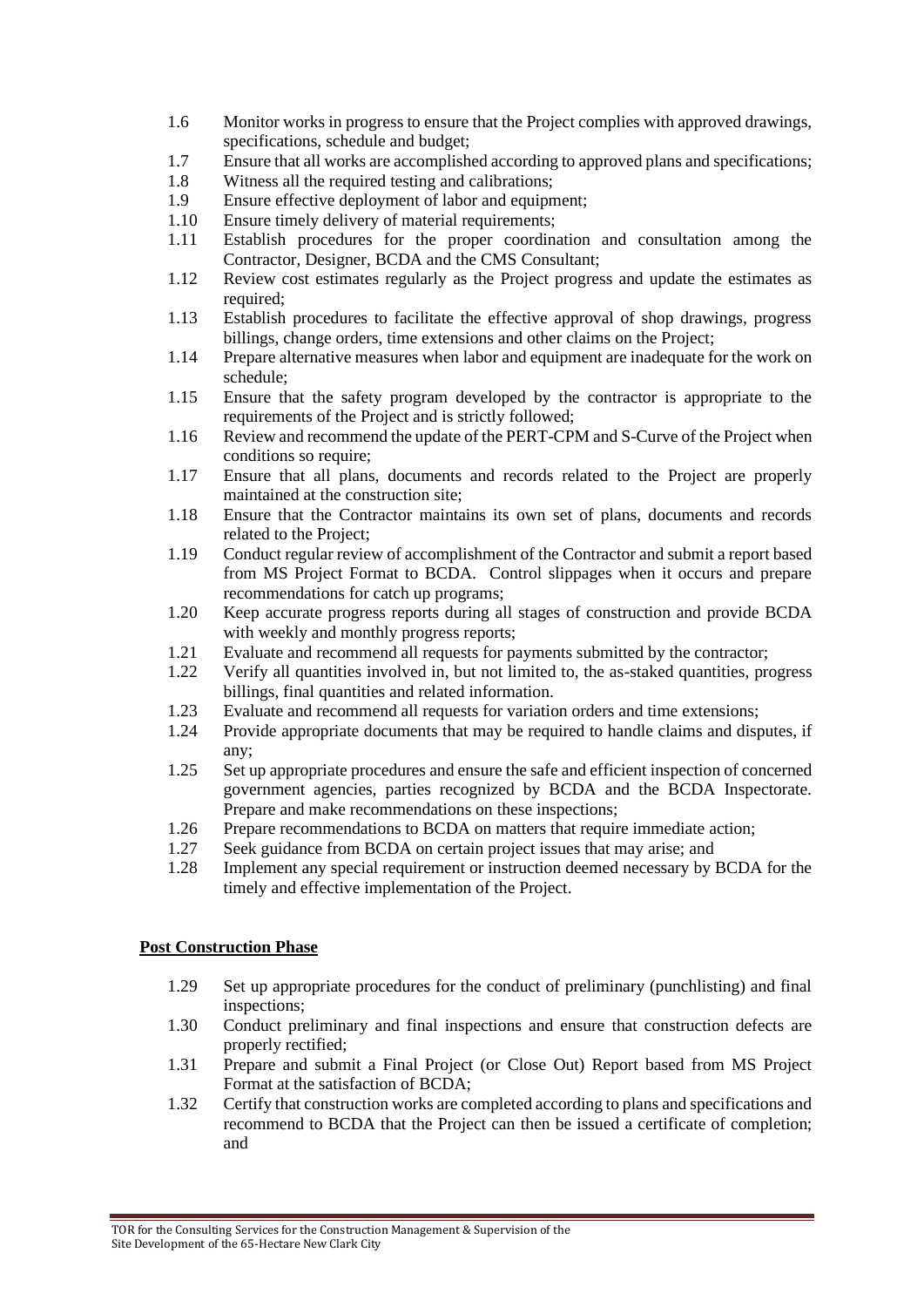1.33 Ensure that all documents, plans and records required by the Project from the contractor are complied with, including manuals and brochures of equipment that may be installed.

# **5. OTHER RESPONSIBILITIES**

Notwithstanding the obligation of the Contractor to secure permits, licenses and other documents needed to implement the Project, the Consultant shall ensure that all requirements of the Commission on Audit, other concerned government agencies are properly and promptly complied with for the efficient implementation, completion and turn-over of the Project.

# **6. DELIVERABLES**

The Consultant shall be required to prepare and submit, but not limited to, the following documents:

- 6.1 Original copies of clearances, permits and licenses required to implement the Project;
- 6.2 Approved safety program;
- 6.3 Minutes of all progress meetings and consultations;
- 6.4 Field reports on all site inspections/investigations;
- 6.5 Original copies of materials test results and calibrations of equipment;
- 6.6 Updates in manpower and equipment deployment;
- 6.7 Schedule of delivery of materials;
- 6.8 Weather charts;
- 6.9 Weekly and monthly progress reports and the final (close-out) report;
- 6.10 Incident reports when required;
- 6.11 Endorsements on all claims, such as billings, change orders, time extensions and similar requests;
- 6.12 Updates on S-Curves and PERT-CPMs that may be brought about by changes in design, cost or construction period in MS Project Format;
- 6.13 Recommendations for the most effective implementation of the Project when changes in plans, cost and schedule occur or are necessary;
- 6.14 Recommendations for corrective measures on inconsistencies, defects and inadequacies on documents related to the Project;
- 6.15 Approved shop drawings;
- 6.16 Approved as-built plans;
- 6.17 All other reports and documents that may be required by BCDA.

# **7. OBLIGATIONS OF THE CONSULTANT**

- 7.1. **Responsibilities of the Consultant**. Generally, but without limiting the Consultant's responsibilities elsewhere stated under this TOR which shall form part of the Contract, the Consultant shall:
	- 7.1.1. Accept full responsibility for the Consulting Services to be performed under this TOR.
	- 7.1.2. Perform the work in an efficient and diligent manner.
- 7.2. **Records**. The Consultant shall keep accurate and systematic records and accounts with respect to the Consulting Services in such form and with such details as is customary and sufficient to establish accurately that the costs and expenditures have been duly incurred.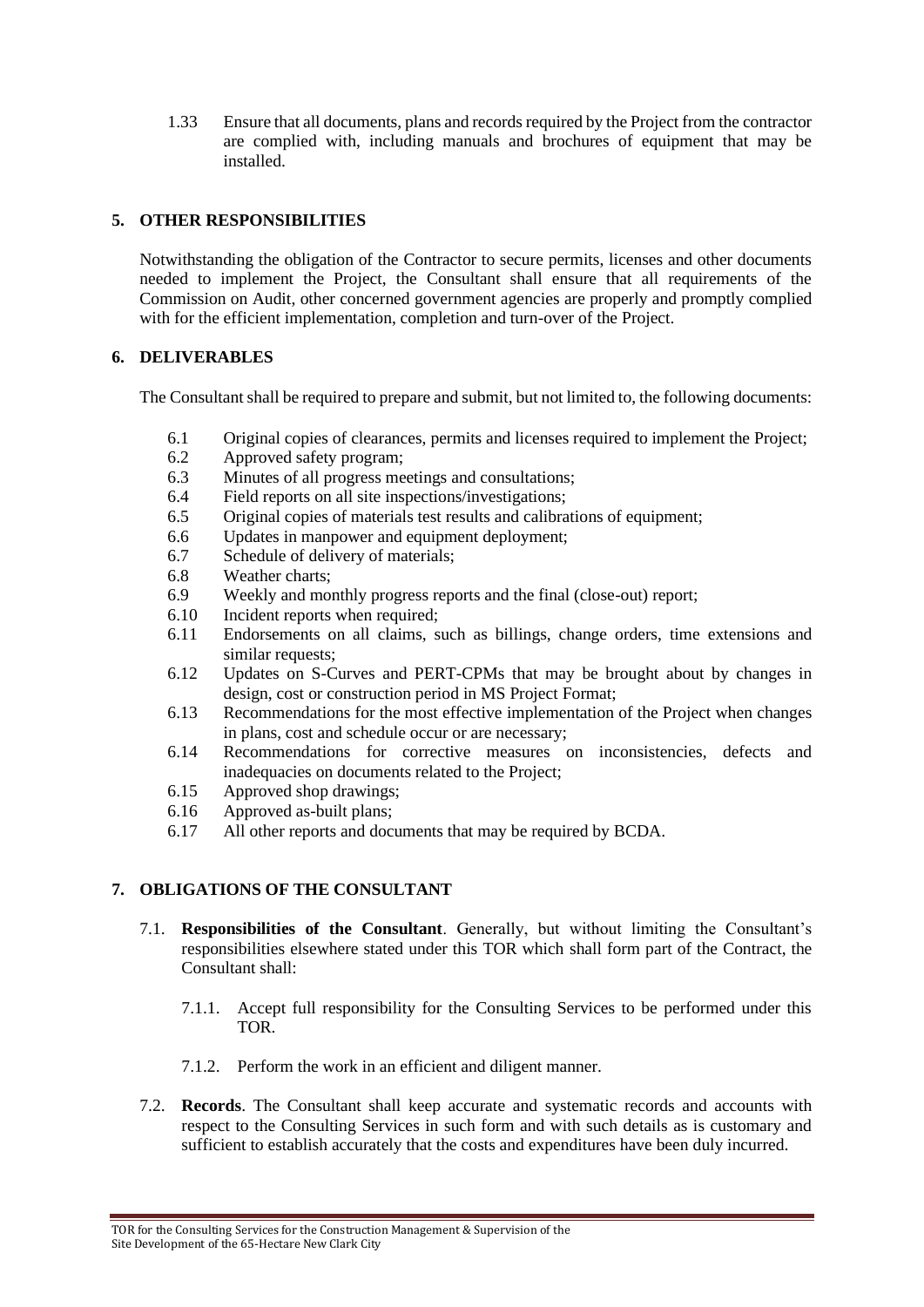- 7.3. **Information and Progress Reports**. In addition to the reports required in the TOR, the Consultant shall furnish BCDA monthly progress reports and any such information relative to the Consulting Services as BCDA may from time to time reasonably request and as the Commission on Audit (COA) may require on post audit.
- 7.4. **Assignment and/or Sub-Contract**. Except with prior written approval of BCDA, the Consultant shall neither assign nor sub-contract any part of the professional Consulting Services to any other person or firm.
- 7.5. **Prohibition on Professional Engagement**. No full-time Staff of the Consultant during his assignment under the Contract shall, without the written consent of BCDA, engage directly or indirectly, either in his name or through the Consultant, in any activity in the Philippines which will conflict with the performance of his duties or assignment under the Contract.
- 7.6. **Confidentiality**. Except with the prior written consent of BCDA, the Consultant or its Principals and Staff shall not at any time communicate to any person or entity any information disclosed thereto for the purpose of the Consulting Services, nor shall the Consultant or its Principals and Staff make public any information as to the recommendations formulated in the course of or as a result of the Consulting Services.
- 7.7. **Independent Contractor**. Nothing contained herein shall be construed as establishing or creating between BCDA and the Consultant the relationship of employer and employee or principal and agent, it being understood that the position of the Consultant and anyone else performing the Consulting Services is that of an independent contractor.

# **8. OBLIGATIONS OF BCDA**

- 8.1. **Project Data**. BCDA shall make available to the Consultant for reference all existing documents pertaining to the Project. Whenever practicable, BCDA shall provide assistance to the Consultant in securing data from concerned government agencies/offices. BCDA shall furnish the Consultant all available construction and survey plans and such other instructions or documents that may be needed for the effective performance if its duties.
- 8.2. **Availability of Funds**. Funds required for the engagement of the Consulting Services of the Consultant in the amount of **Pesos: Twenty Million Nine Hundred Thirty-Two Thousand Eight Hundred and 00/100 Pesos (PhP 20,932,800.00)** inclusive of all applicable taxes and fees**,** is made available by BCDA through the issuance of Certificate of Funds Availability (CFA) for that purpose.
- 8.3. **Evaluation of Consultant's Outputs**. BCDA shall review and evaluate the documents submitted by the CONSULTANT as required herein.

# **9. MANNING REQUIREMENT**

The Consultant shall provide a team comprising qualified technical personnel, support and administrative staff (not necessarily limited to those listed below) with duties and responsibilities described in this TOR and with satisfactory experience in implementing projects of similar nature and size.

The Consultant's nominated key personnel and its technical support staffs shall maintain a fulltime supervisory to perform overall supervision and inspection of the Project. The Consultant shall provide the resources to fulfil the general requirements described in this TOR.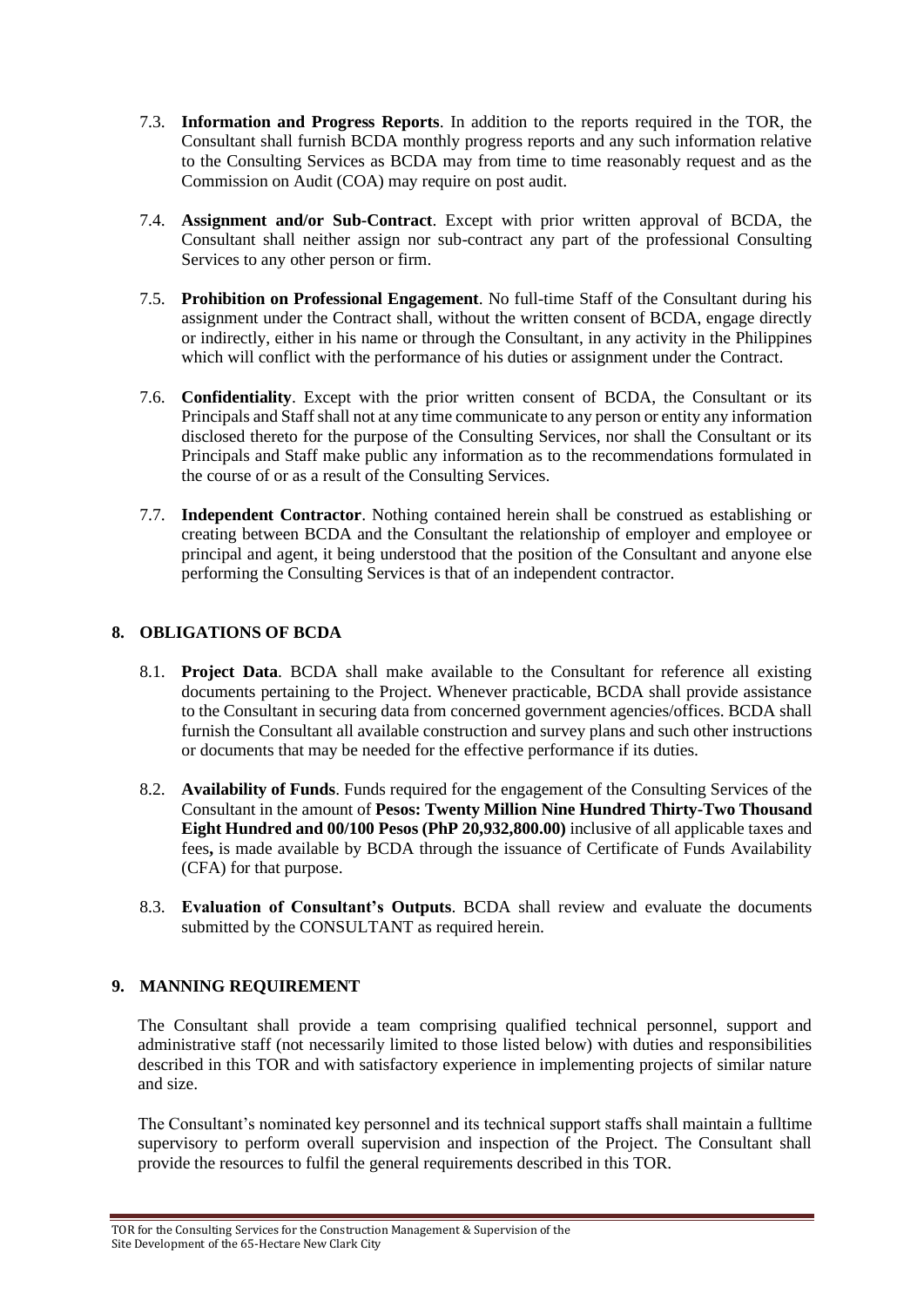The Consultant is required to have previous experience in supervision of site development and road construction works and, as well as having the following minimum qualifications and experience amongst its team members.

The Consultant's nominated personnel and its support staffs shall be different from the previously awarded CMS Projects of BCDA. Furthermore, the key personnel nominated shall have no ongoing projects to ensure full-time supervisory of the project.

# **Key Staff**

| <b>Personnel/Minimum Qualifications</b>                                                                                                                                                   | <b>Responsibilities</b>                                                                                                                                                                                                                                                                                                                                                                                                                                                                                                                                       |  |
|-------------------------------------------------------------------------------------------------------------------------------------------------------------------------------------------|---------------------------------------------------------------------------------------------------------------------------------------------------------------------------------------------------------------------------------------------------------------------------------------------------------------------------------------------------------------------------------------------------------------------------------------------------------------------------------------------------------------------------------------------------------------|--|
| <b>Team Leader/Project</b><br>а.<br><b>Manager</b>                                                                                                                                        | The Team Leader/Project Manager shall be<br>responsible for the following:                                                                                                                                                                                                                                                                                                                                                                                                                                                                                    |  |
| [should be a licensed Civil Engineer<br>with at least ten (10) years of<br>managerial experience in projects<br>of a similar nature and magnitude]                                        | Overall supervision of the project team,<br>and in the management and organization<br>of the project;<br>Leading the team in the preparation of all<br>project deliveries;<br>Ensuring all reporting required by BCDA is<br>fully and punctually delivered; and<br>Any other task required to complete the<br>Consulting Services.                                                                                                                                                                                                                            |  |
| <b>Deputy Project Manager</b><br>b.<br>[should be a licensed Civil Engineer<br>with at least five (5) years of<br>managerial experience in projects of a<br>similar nature and magnitude] | The Deputy Project Manager shall be responsible<br>for the following:<br>Oversee the progress of works, the<br>Contractor's performance, the quality of<br>works and the project's financial status<br>and forecasts:<br>In constant coordination with the Team<br>Leader and other members of the team;<br>Supervision of the works of the Contractor<br>in the subject site at all times and issuance<br>of instruction(s) and timely assistance and<br>direction to the Contractor; and<br>Any other task required to complete the<br>Consulting Services. |  |
| <b>Sr. Structural Engineer</b><br>c.                                                                                                                                                      | The Sr. Structural Engineer shall be responsible for<br>the following:                                                                                                                                                                                                                                                                                                                                                                                                                                                                                        |  |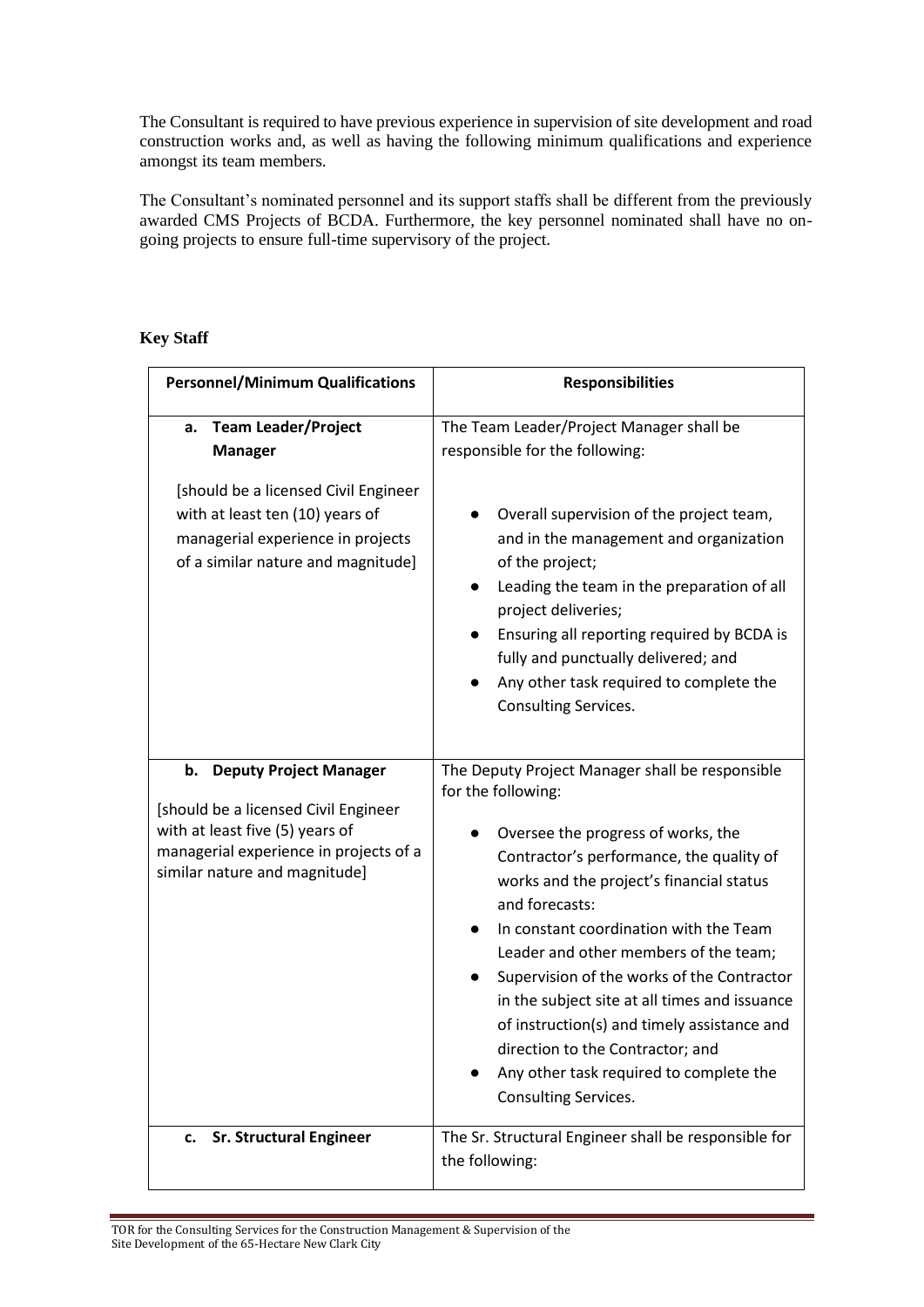| [should be a licensed Civil Engineer<br>with at least five (5) years<br>experience in projects of a similar<br>nature and magnitude]<br>d. Sr. Drainage/Hydraulic<br><b>Engineer</b><br>[should be a licensed Civil Engineer<br>with at least five (5) years<br>experience in projects of a similar<br>nature and magnitude]                                | Inspection, monitoring and construction<br>$\bullet$<br>supervision of road construction in<br>compliance with the approved plans and<br>specifications; and<br>Any other task required to complete the<br>Consulting Services.<br>The Sr. Drainage/Hydraulic Engineer shall be<br>responsible for the following:<br>Inspection, monitoring and construction<br>supervision of drainage structures<br>construction in compliance with the<br>approve drainage plans and |
|-------------------------------------------------------------------------------------------------------------------------------------------------------------------------------------------------------------------------------------------------------------------------------------------------------------------------------------------------------------|-------------------------------------------------------------------------------------------------------------------------------------------------------------------------------------------------------------------------------------------------------------------------------------------------------------------------------------------------------------------------------------------------------------------------------------------------------------------------|
|                                                                                                                                                                                                                                                                                                                                                             | specifications; and<br>Any other task required to complete the<br><b>Consulting Services.</b>                                                                                                                                                                                                                                                                                                                                                                           |
| <b>Sr. Highway Engineer</b><br>e.<br>[should be a licensed Civil Engineer<br>with at least five (5) years<br>experience in projects of a similar<br>nature and magnitude]<br>f.<br><b>Sr. Geodetic Engineer</b><br>[should be a licensed Geodetic<br>Engineer with at least five (5) years<br>experience in projects of similar in<br>nature and magnitude] | The Sr. Highway Engineer shall be responsible for<br>the following:<br>Oversee the progress of all works related<br>to highway/road;<br>Any other task required to complete the<br>Consulting Services.<br>The Sr. Geodetic Engineer shall be responsible for<br>the following:<br>Supervise and manage all survey field<br>work and data processing;<br>Preparation of field reports;<br>Ensuring that the survey activities are                                       |
|                                                                                                                                                                                                                                                                                                                                                             | within survey standards;<br>Periodic monitoring of the surveying<br>works during construction; and<br>Any other task required to complete the<br>Consulting Services.                                                                                                                                                                                                                                                                                                   |
| Sr. QA/QC<br>g.                                                                                                                                                                                                                                                                                                                                             | The Sr. QA/QC Engineer shall be responsible for                                                                                                                                                                                                                                                                                                                                                                                                                         |
| <b>Engineer/Materials Engineer</b><br>П                                                                                                                                                                                                                                                                                                                     | the following:                                                                                                                                                                                                                                                                                                                                                                                                                                                          |
| [should be a licensed Civil Engineer<br>with at least five (5) years<br>experience in projects of similar in<br>nature and magnitude]                                                                                                                                                                                                                       | Supervision of the works of the Contractor<br>in the subject site at all times and issuance<br>of instruction(s) and timely assistance and<br>direction to the Contractor on all matters<br>related to quality control and assurance;<br>and                                                                                                                                                                                                                            |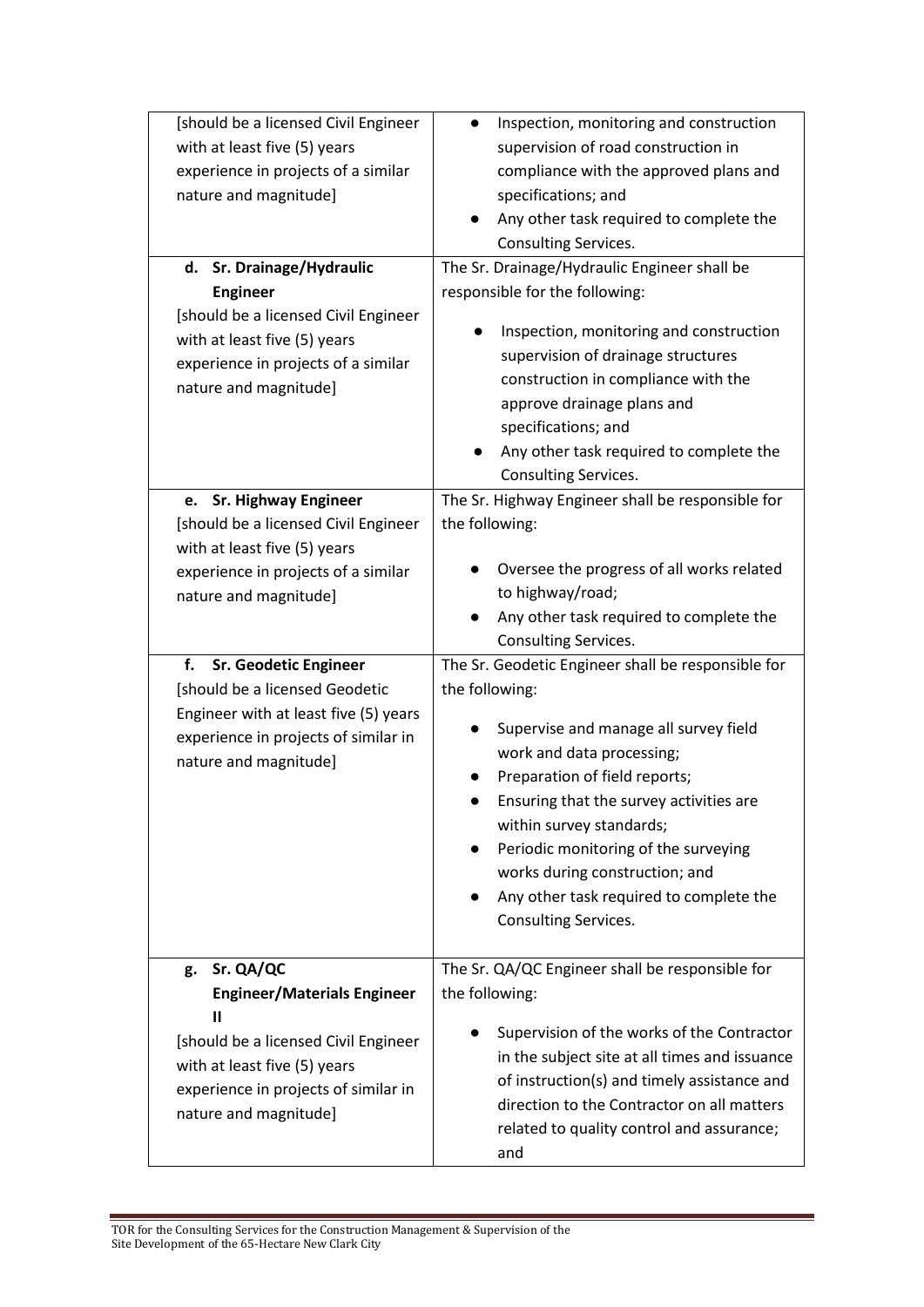|                                                                                                                                                                             | Any other task required to complete the<br>Consulting Services.                                                                                                                                                                                                                                                                                                                                                                                                                                                        |
|-----------------------------------------------------------------------------------------------------------------------------------------------------------------------------|------------------------------------------------------------------------------------------------------------------------------------------------------------------------------------------------------------------------------------------------------------------------------------------------------------------------------------------------------------------------------------------------------------------------------------------------------------------------------------------------------------------------|
| h. Sr. MEPFS Engineer<br>[should be a licensed Engineer with<br>at least five (5) years experience in<br>projects of similar in nature and<br>magnitude]                    | The Sr. MEPFS Engineer shall be responsible for<br>the following:<br>Supervise and manage all the mechanical,<br>electrical, auxiliary, plumbing, fire<br>protection and sanitary aspects of the<br>project; and<br>Any other task required to complete the<br>Consulting Services.                                                                                                                                                                                                                                    |
| i.<br><b>Sr. Quantity Surveyor</b><br>[should be a licensed Civil<br>Engineer with at least five (5)<br>years experience in projects of<br>similar in nature and magnitude] | The Sr. Quantity Engineer shall be responsible for<br>the following:<br>Supervise and manage works in progress<br>to ensure that the Project complies with<br>approved budget;<br>Review cost estimates regularly as the<br>Project progress and update the estimates<br>as required;<br>Verify all quantities involved in, but not<br>limited to, the as-staked quantities,<br>progress billings, final quantities and<br>related information; and<br>Any other task required to complete the<br>Consulting Services. |
| <b>Sr. Landscape Architect</b><br>j.<br>[Should be a licensed Landscape<br>Architect with at least five (5)<br>years experience in projects of<br>similar in nature.        | The Sr. Landscape Architect shall be responsible<br>for the following:<br>Supervise and manage all the outdoor<br>design of public areas, landmarks and<br>structures; and<br>Any other task required to complete the<br><b>Consulting Services.</b>                                                                                                                                                                                                                                                                   |

# **Support Staff**

- a. Structural Engineer 1
- b. Drainage/Hydraulic Inspector 1
- c. Drainage/Hydraulic Inspector 2
- d. Highway Inspector 1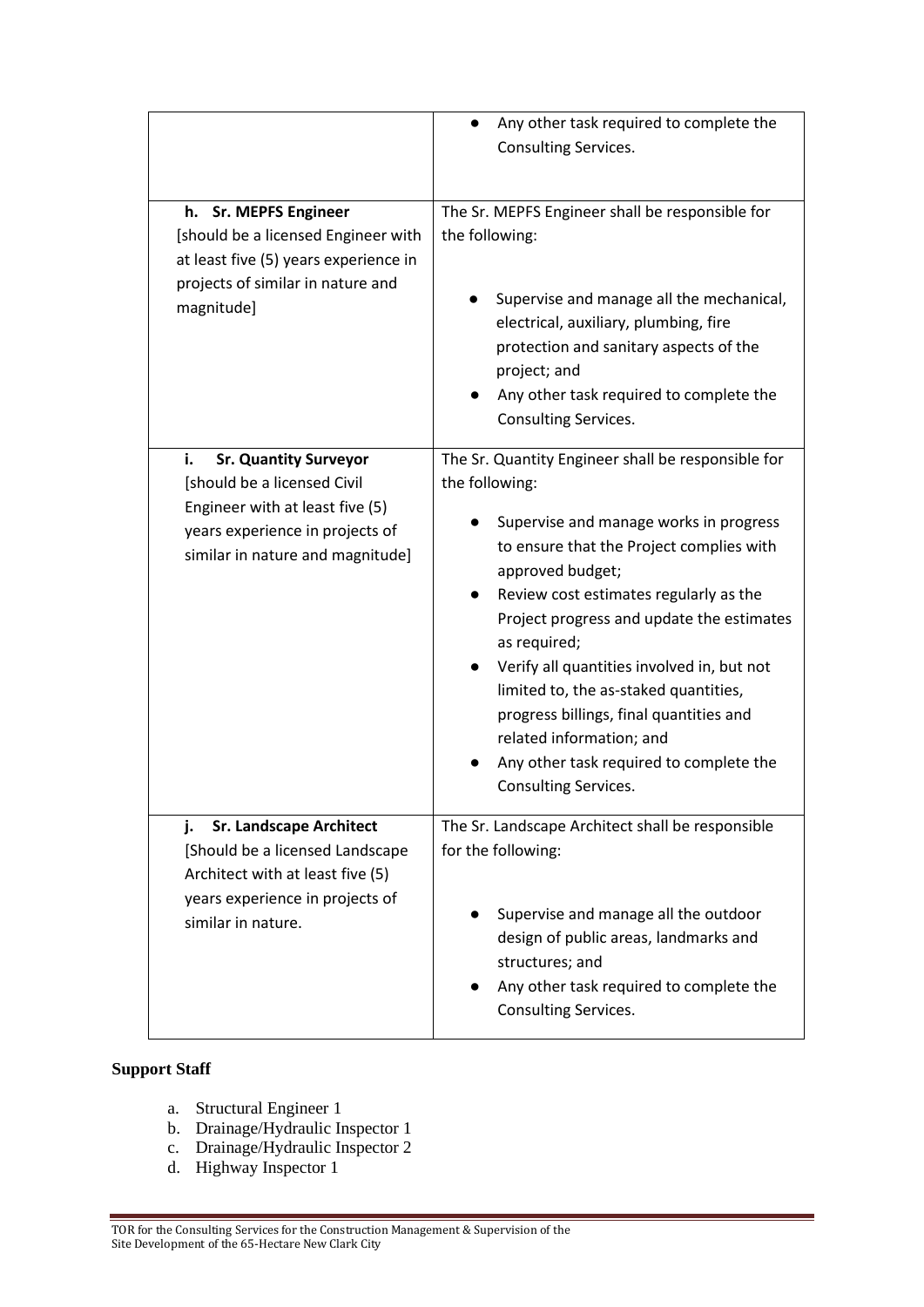- e. Highway Inspector 2
- f. MEPFS Engineer
- g. Geodetic Engineer
- h. Asst. QA/QC Engineer 1
- i. Asst. QA/QC Engineer 2
- j. Asst. Quantity Surveyor 1
- k. Asst. Quantity Surveyor 2
- l. Site Engineer/Site Architect 1
- m. Site Engineer/Site Architect 2
- n. Cad Operator 1
- o. Administrative Officer
- p. I.T. Specialist
- q. Document Specialist
- r. Secretary/Encoder
- s. Utility Personnel
- t. Messenger/Liaison Officer

# **10. PROJECT DURATION**

The duration of the Consulting Services for Construction Management and Supervision being required under this TOR is ten (10) months for the construction phase and three (3) months postconstruction/documentation phase.

# **11. APPROVED BUDGET FOR THE SERVICES**

The approved budget for the Consulting Services under this TOR is **Twenty Million Nine Hundred Thirty-Two Thousand Eight Hundred and 00/100 Pesos (PhP 20,932,800.00)** inclusive of all applicable taxes and fees. Bids received in excess of the ABC shall be automatically rejected during the opening of the financial proposal.

#### **12. MODE OF PAYMENT**

In consideration of the Services being required under this TOR, the Consultant shall be paid in the following manner:

Advance Payment equivalent to fifteen percent (15%) of the Contract Price upon written request from the Consultant and the submission and approval by BCDA of an irrevocable standby letter of credit of equivalent value from a commercial bank.

The advance payment shall be recouped by BCDA by deducting an amount equal to twenty percent (20%) of the value of invoice issued from the progress payments until the aforementioned advance payment shall have been fully recouped or recovered.

Progress Payment shall be made on a quarterly progress billing, which shall be proportionate to the value of actual work accomplished by the Contractor and acceptable to BCDA. The billing shall be accompanied by a certification issued by an authorized officer of BCDA certifying to the percentage of actual and acceptable works accomplished by the Contractor and that the amount being claimed by the Consultant is based on the percentage of accomplishment of the Contractor for the period.

Final Payment shall be made upon the submission of the Final Billing together with the following documents: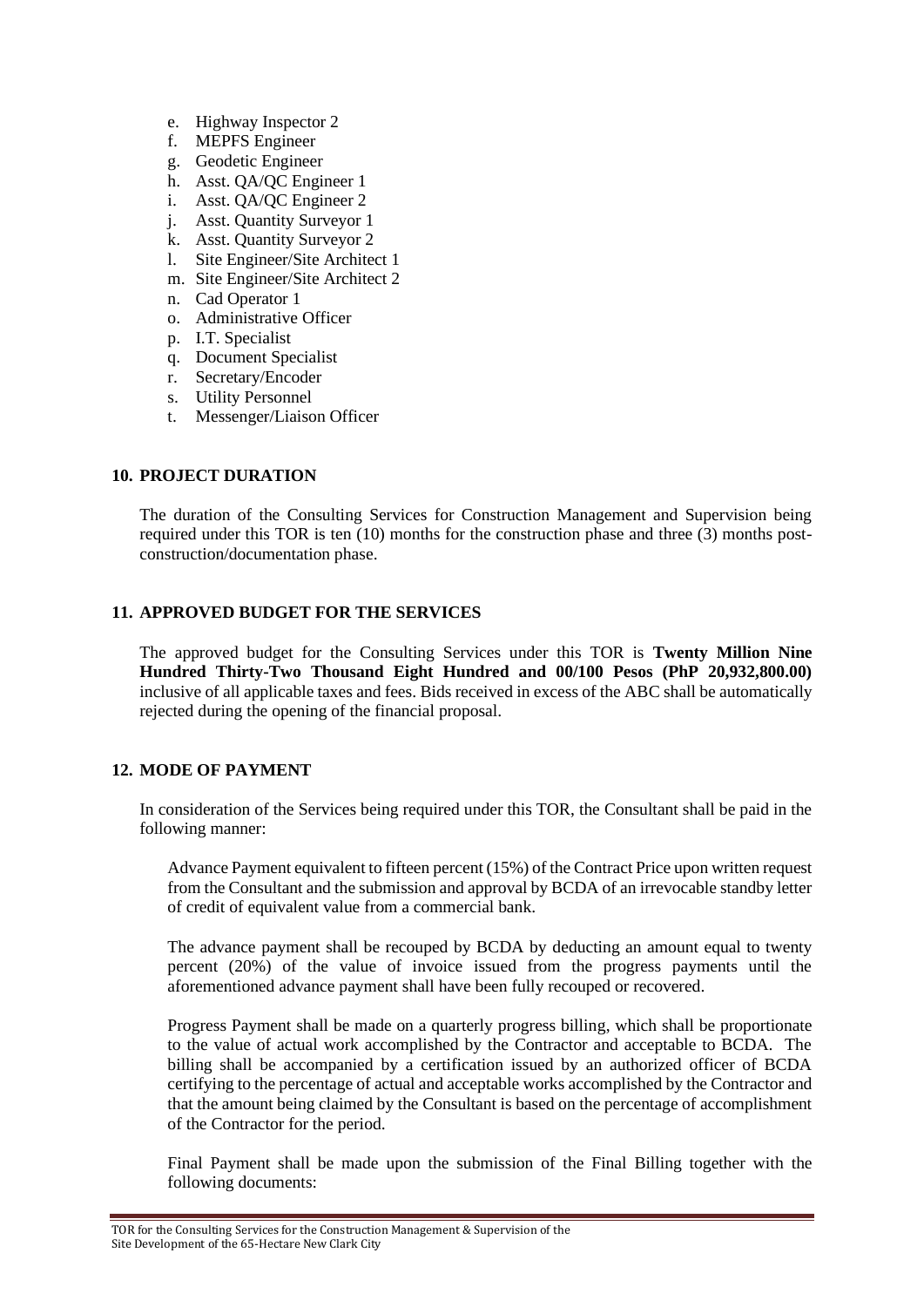- Certificate of Completion issued by BCDA to the Consultant;
- Sworn statement that all liabilities incurred by the Consultant have been paid and that there are no outstanding liens, garnishments, attachments or claims relative to the Project;
- Release and Quitclaim by the Consultant, in a form acceptable to BCDA, releasing BCDA from any further claims relating to the Consultancy Contract; and
- Such other documents that BCDA may require.

Consistent with the provisions of R.A. 9184, all consultancy contracts shall be fixed price contracts. Any extension of contract time shall not involve any additional cost.

# **13. QUALIFICATION OF BIDDERS**

- 13.1. The Consultant should be a reputable firm with at least ten (10) years of business operation in Construction Management and Supervision. In case of Joint Venture (JV), each member firm should have at least (10) years of business operation in Construction Management and Supervision.
- 13.2. The Consultant should have undertaken at least one (1) Construction Management & Supervision of site development and road project for the last ten (10) years whose value must be at least fifty percent (50%) of the ABC. In case of JV, at least one (1) of the JV partners should have undertaken at least one (1) Construction Management & Supervision of site development and/or road project for the last ten (10) years whose value must be at least fifty percent (50%) of the ABC.

### **14. SHORTLISTING OF THE PROSPECTIVE BIDDERS**

The shortlist shall consist of at most five (5) prospective bidders who will be entitled to submit bids. The criteria and rating system for shortlisting are as follows:

| <b>Criteria</b> |                                                                  | Rating |
|-----------------|------------------------------------------------------------------|--------|
|                 | Relevant Experience of the Consultant                            | 30%    |
|                 | Qualification of the Key Personnel to be assigned to the Project | 50%    |
| 3.              | Current Workload of Key Personnel relative to Capacity           |        |
| <b>Total</b>    |                                                                  | 100%   |

The Consultant(s) must pass the required minimum score of seventy percent (70%) to be shortlisted. Failure of the Consultant to meet the specified requirement would result to a zero (0) rating for the specific criterion.

#### **15. DETERMINATION OF THE HIGHEST RATED BID (HRB)**

The shortlisted bidders shall be subjected to evaluation to determine the bidder with HRB, wherein the criteria and rating are as follows: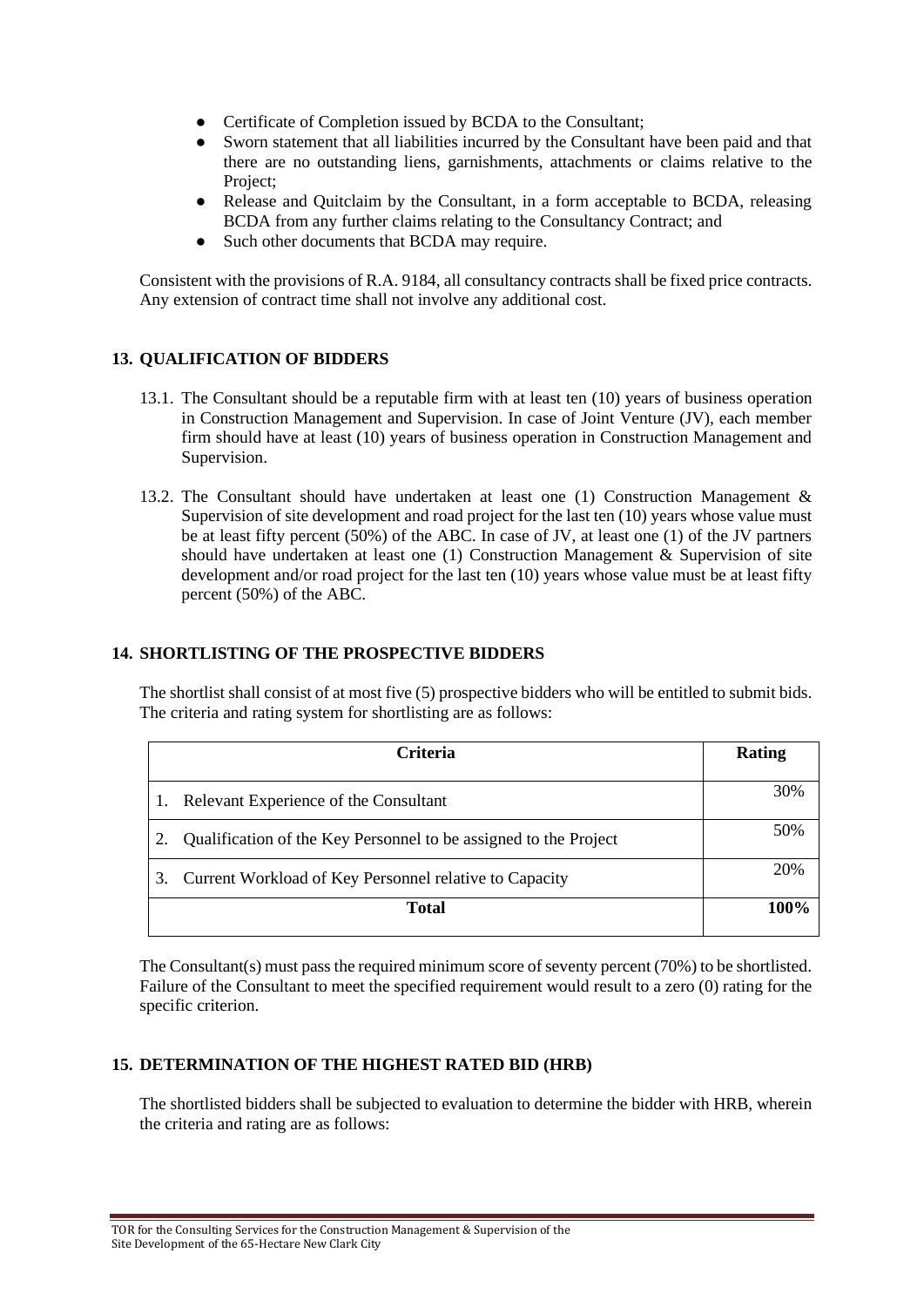| Criteria                                                         | Rating |
|------------------------------------------------------------------|--------|
| Relevant Experience of the Consultant                            | 30%    |
| Qualification of the Key Personnel to be assigned to the Project | 50%    |
| Plan Approach and Methodology<br>3.                              | 20%    |
| <b>Total</b>                                                     | 100%   |

# **16. EVALUATION PROCEDURE**

In order to determine the Consultant with the HRB, BCDA shall conduct an evaluation of bids using the Quality-Cost Based Evaluation (QCBE) procedure wherein the technical and financial proposals shall be given a corresponding weight equivalent to 80% and 20%, respectively.

# **17. PERFORMANCE SECURITY**

- 17.1. To guarantee the faithful performance by the winning Consultant of its obligations, it shall post a performance security within a maximum period of ten (10) calendar days from the receipt of the Notice of Award from BCDA and in no case later than the signing of the Contract.
- 17.2. The performance security shall be denominated in Philippine Pesos and posted in favor of BCDA in an amount equal to the percentage of the total contract price in accordance with the following schedule:

|     | <b>Form of Performance Security</b>                                                                                                                                                                                                          | Amount of<br><b>Performance Security</b><br>(Equal to Percentage of the Total<br><b>Contract Price</b> ) |
|-----|----------------------------------------------------------------------------------------------------------------------------------------------------------------------------------------------------------------------------------------------|----------------------------------------------------------------------------------------------------------|
| (a) | Cash or cashier's/manager's check issued<br>by a Universal or Commercial Bank.                                                                                                                                                               |                                                                                                          |
| (b) | Bank draft/guarantee or irrevocable letter of<br>credit issued by a Universal or Commercial<br>Bank: Provided, however, that it shall be<br>confirmed or authenticated by a Universal<br>or Commercial Bank, if issued by a foreign<br>bank. | Five percent $(5%)$                                                                                      |

17.3. The Performance Security shall be forfeited in favor of BCDA should the Consultant fail to fulfill any of its obligations under the TOR or the Contract. Additional penalties may also be imposed upon the Consultant for such failure.

### **18. STANDARD OF SERVICES**

The Consultant shall fulfill its obligations under the agreement by using its technical expertise and according to the best-accepted professional and industry standards. The Consultant shall exercise all reasonable skill, care, diligence, and prudence in the discharge of the duties agreed to be